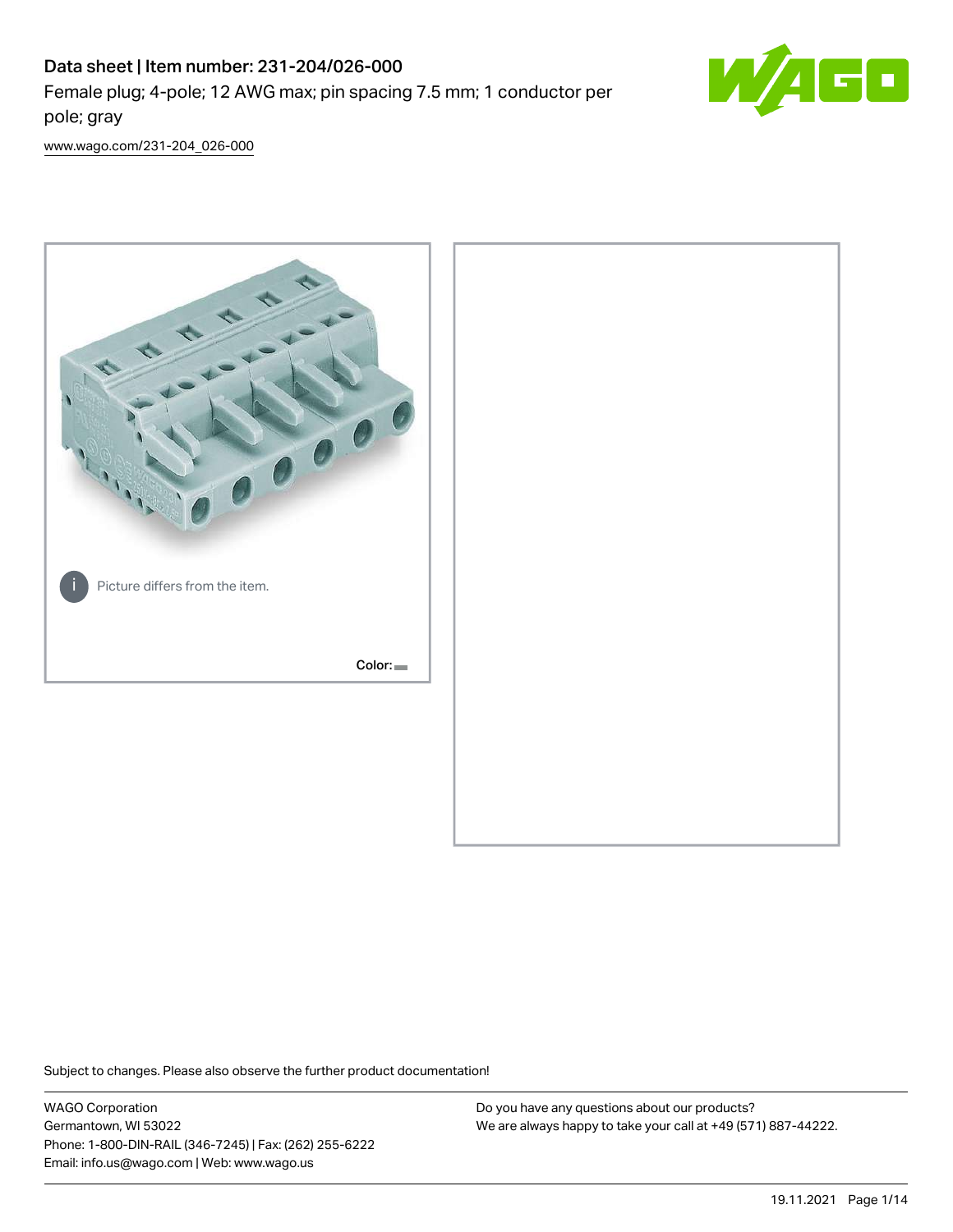

Dimensions in mm

 $L =$  (pole no.  $-1$ ) x pin spacing  $+5$  mm  $+ 1.5$  mm

2- to 3-pole female connectors – one latch only

#### Item description

- **Universal connection for all conductor types**
- Easy cable pre-assembly and on-unit wiring via vertical and horizontal CAGE CLAMP<sup>®</sup> actuation  $\blacksquare$
- $\blacksquare$ Integrated test ports
- $\blacksquare$ With coding fingers

Subject to changes. Please also observe the further product documentation! Data

WAGO Corporation Germantown, WI 53022 Phone: 1-800-DIN-RAIL (346-7245) | Fax: (262) 255-6222 Email: info.us@wago.com | Web: www.wago.us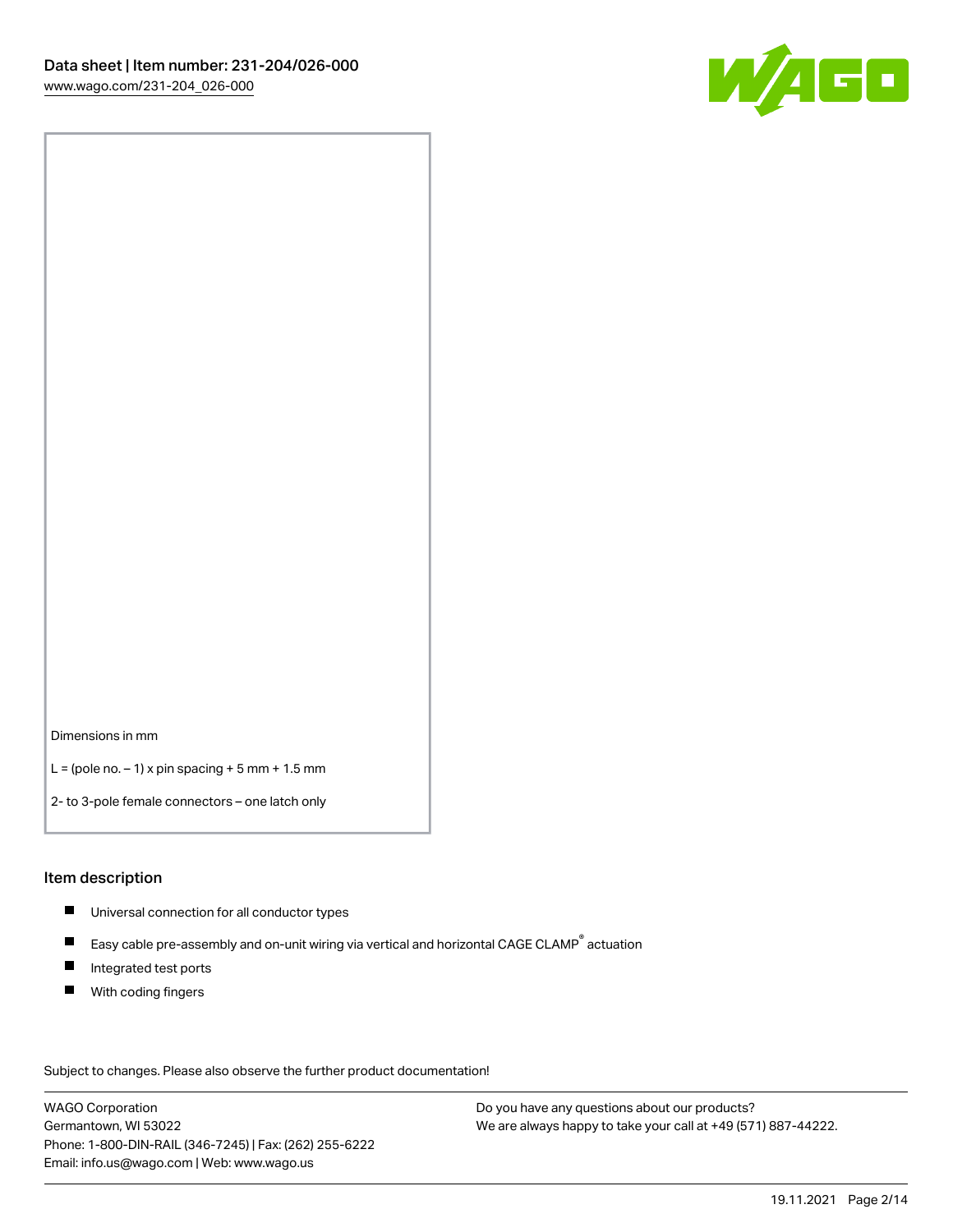

### Data Notes

| Safety information 1 | The MCS-MULTI CONNECTION SYSTEM includes connectors<br>without breaking capacity in accordance with DIN EN 61984. When<br>used as intended, these connectors must not be connected<br>/disconnected when live or under load. The circuit design should<br>ensure header pins, which can be touched, are not live when<br>unmated. |
|----------------------|-----------------------------------------------------------------------------------------------------------------------------------------------------------------------------------------------------------------------------------------------------------------------------------------------------------------------------------|
| Variants:            | Gold-plated or partially gold-plated contact surfaces<br>Other versions (or variants) can be requested from WAGO Sales or<br>configured at https://configurator.wago.com/                                                                                                                                                         |

### Electrical data

### IEC Approvals

| Ratings per                 | IEC/EN 60664-1                                                        |
|-----------------------------|-----------------------------------------------------------------------|
| Rated voltage (III / 3)     | 500 V                                                                 |
| Rated surge voltage (III/3) | 6 <sub>kV</sub>                                                       |
| Rated voltage (III/2)       | 630 V                                                                 |
| Rated surge voltage (III/2) | 6 <sub>kV</sub>                                                       |
| Nominal voltage (II/2)      | 1000V                                                                 |
| Rated surge voltage (II/2)  | 6 <sub>kV</sub>                                                       |
| Rated current               | 16 A                                                                  |
| Legend (ratings)            | $(III / 2)$ $\triangle$ Overvoltage category III / Pollution degree 2 |

### UL Approvals

| Approvals per                  | UL 1059 |
|--------------------------------|---------|
| Rated voltage UL (Use Group B) | 300 V   |
| Rated current UL (Use Group B) | 15 A    |
| Rated voltage UL (Use Group D) | 300 V   |
| Rated current UL (Use Group D) | 10 A    |

# Ratings per UL

| Rated voltage UL 1977 | 300 V |
|-----------------------|-------|
| Rated current UL 1977 |       |

### CSA Approvals

Approvals per CSA

Subject to changes. Please also observe the further product documentation!

| <b>WAGO Corporation</b>                                | Do you have any questions about our products?                 |
|--------------------------------------------------------|---------------------------------------------------------------|
| Germantown, WI 53022                                   | We are always happy to take your call at +49 (571) 887-44222. |
| Phone: 1-800-DIN-RAIL (346-7245)   Fax: (262) 255-6222 |                                                               |
| Email: info.us@wago.com   Web: www.wago.us             |                                                               |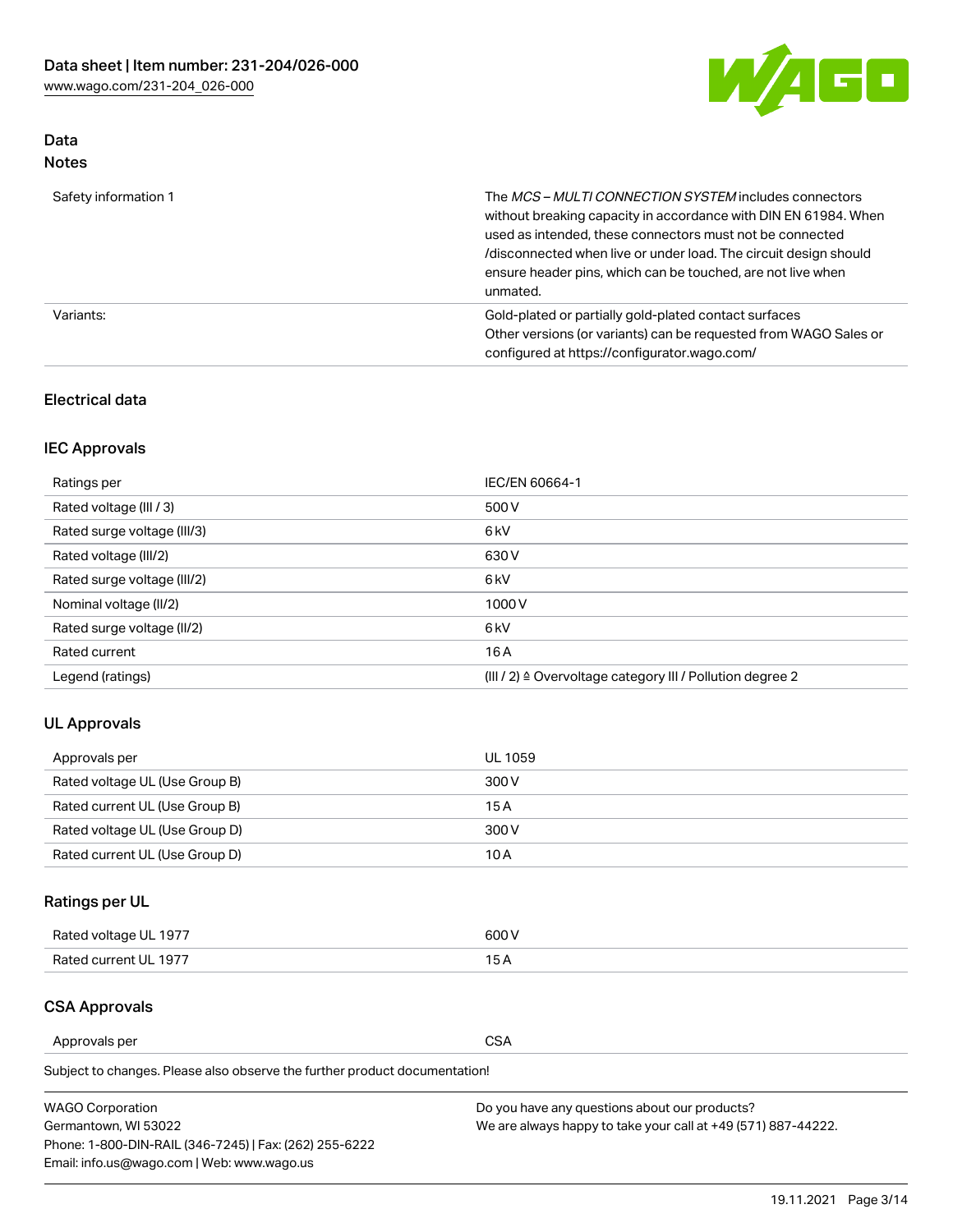

| Rated voltage CSA (Use Group B) | 300 V |
|---------------------------------|-------|
| Rated current CSA (Use Group B) | 15 A  |
| Rated voltage CSA (Use Group D) | 300 V |
| Rated current CSA (Use Group D) | 10 A  |

### Connection data

| Total number of connection points | 4 |
|-----------------------------------|---|
| Total number of potentials        | 4 |
| Number of connection types        |   |
| Number of levels                  |   |

### Connection 1

| Connection technology                             | CAGE CLAMP <sup>®</sup>                 |
|---------------------------------------------------|-----------------------------------------|
| Actuation type                                    | Operating tool                          |
| Solid conductor                                   | $0.082.5$ mm <sup>2</sup> / 28  12 AWG  |
| Fine-stranded conductor                           | $0.08$ 2.5 mm <sup>2</sup> / 28  12 AWG |
| Fine-stranded conductor; with insulated ferrule   | $0.251.5$ mm <sup>2</sup>               |
| Fine-stranded conductor; with uninsulated ferrule | $0.252.5$ mm <sup>2</sup>               |
| Strip length                                      | 89 mm / 0.31  0.35 inch                 |
| Number of poles                                   | 4                                       |
| Conductor entry direction to mating direction     | 0°                                      |

### Physical data

| Pin spacing | 7.5 mm / 0.295 inch   |
|-------------|-----------------------|
| Width       | 29 mm / 1.142 inch    |
| Height      | 14.3 mm / 0.563 inch  |
| Depth       | 26.45 mm / 1.041 inch |

# Plug-in connection

| Contact type (pluggable connector) | Female connector/socket |
|------------------------------------|-------------------------|
| Connector (connection type)        | for conductor           |
| Mismating protection               | No.                     |
| Locking of plug-in connection      | Without                 |

### Material data

Color and the color of the color of the color of the color of the color of the color of the color of the color

Subject to changes. Please also observe the further product documentation! Material group I

| <b>WAGO Corporation</b>                                | Do you have any questions about our products?                 |
|--------------------------------------------------------|---------------------------------------------------------------|
| Germantown, WI 53022                                   | We are always happy to take your call at +49 (571) 887-44222. |
| Phone: 1-800-DIN-RAIL (346-7245)   Fax: (262) 255-6222 |                                                               |
| Email: info.us@wago.com   Web: www.wago.us             |                                                               |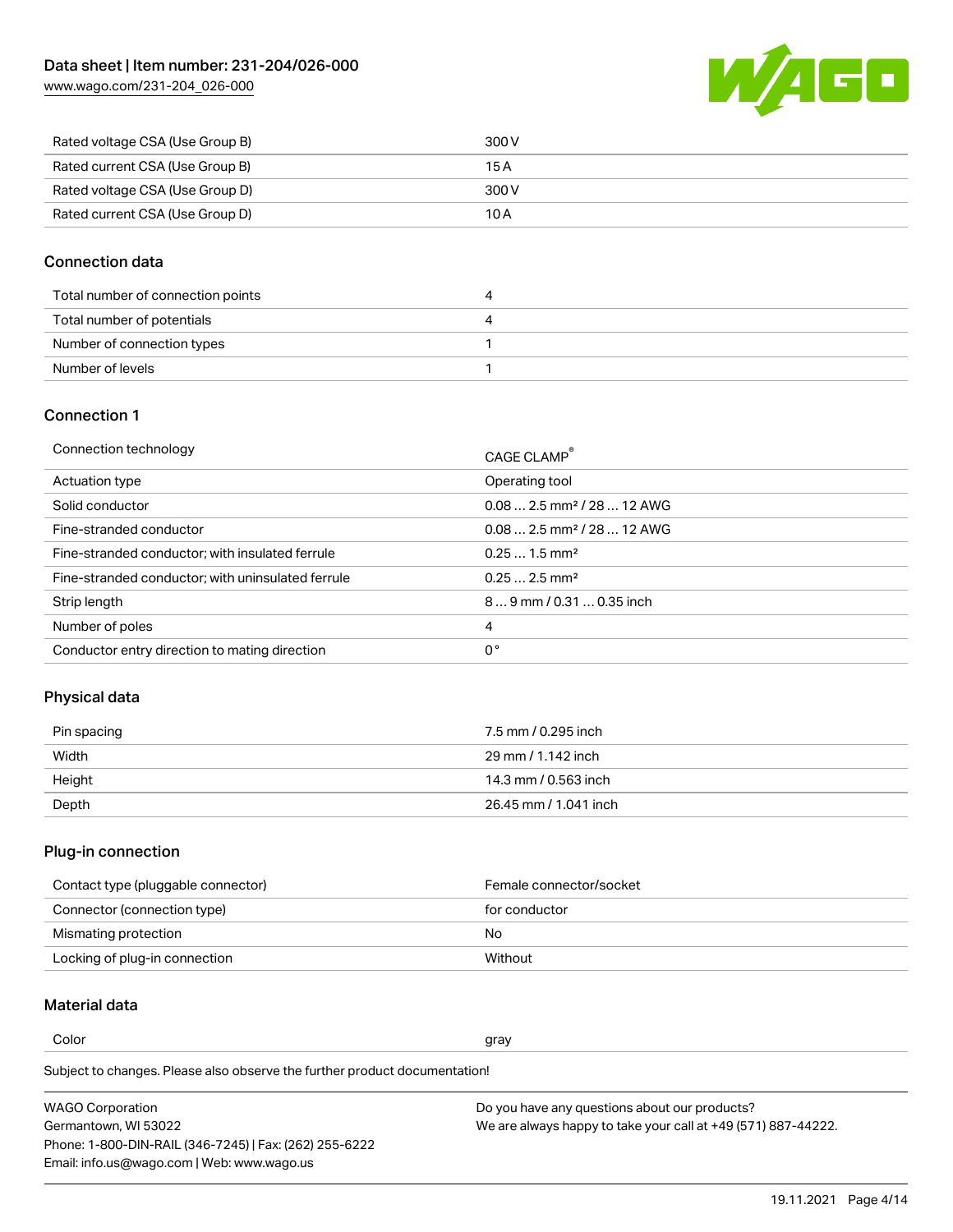

| Material group              |                                   |
|-----------------------------|-----------------------------------|
| Insulation material         | Polyamide (PA66)                  |
| Flammability class per UL94 | V <sub>0</sub>                    |
| Clamping spring material    | Chrome nickel spring steel (CrNi) |
| Contact material            | Copper alloy                      |
| Contact plating             | tin-plated                        |
| Fire load                   | $0.134$ MJ                        |
| Weight                      | 8.3 <sub>g</sub>                  |
|                             |                                   |

# Environmental requirements

| Limit temperature range | $-60+85 °C$ |
|-------------------------|-------------|
|-------------------------|-------------|

### Commercial data

| Product Group         | 3 (Multi Conn. System) |
|-----------------------|------------------------|
| PU (SPU)              | 50 Stück               |
| Packaging type        | box                    |
| Country of origin     | <b>DE</b>              |
| <b>GTIN</b>           | 4044918344029          |
| Customs tariff number | 8536694040             |

# Approvals / Certificates

#### Country specific Approvals

| Logo                  | Approval                                                                   | <b>Additional Approval Text</b> | Certificate<br>name |
|-----------------------|----------------------------------------------------------------------------|---------------------------------|---------------------|
|                       | CВ<br>DEKRA Certification B.V.                                             | IEC 61984                       | NL-39756            |
|                       | <b>CSA</b><br>DEKRA Certification B.V.                                     | C22.2                           | 1466354             |
| EMA<br>EUR            | <b>KEMA/KEUR</b><br>DEKRA Certification B.V.                               | EN 61984                        | 2190761.01          |
| <b>Ship Approvals</b> |                                                                            |                                 |                     |
| Logo                  | Approval                                                                   | <b>Additional Approval Text</b> | Certificate<br>name |
|                       | <b>ABS</b>                                                                 | $\overline{\phantom{a}}$        | $19 -$              |
|                       | Subject to changes. Please also observe the further product documentation! |                                 |                     |

| <b>WAGO Corporation</b>                                | Do you have any questions about our products?                 |
|--------------------------------------------------------|---------------------------------------------------------------|
| Germantown, WI 53022                                   | We are always happy to take your call at +49 (571) 887-44222. |
| Phone: 1-800-DIN-RAIL (346-7245)   Fax: (262) 255-6222 |                                                               |
| Email: info.us@wago.com   Web: www.wago.us             |                                                               |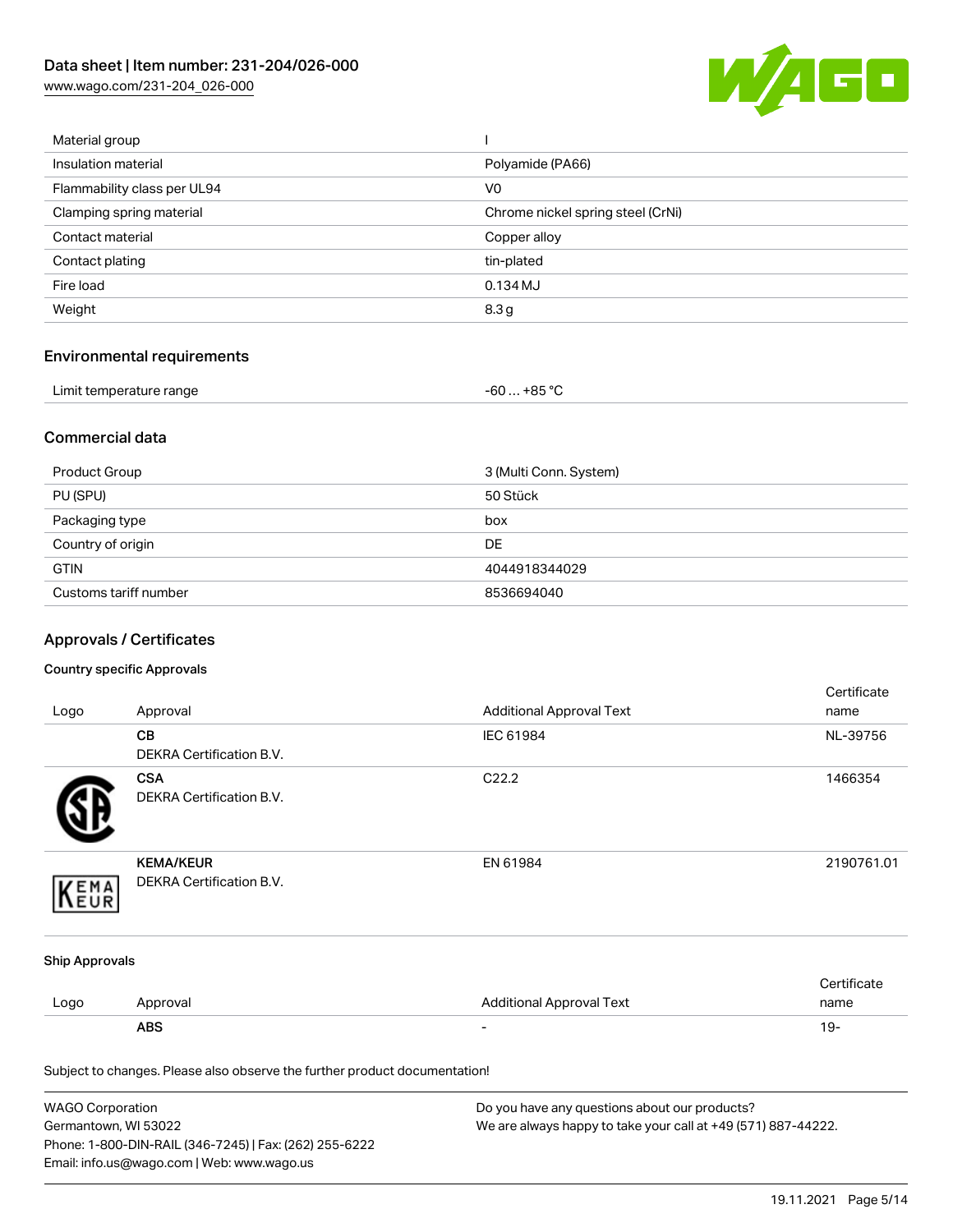Underwriters Laboratories Inc.



| <b>ABS</b>          | American Bureau of Shipping                             |                                 | HG1869876-<br><b>PDA</b> |
|---------------------|---------------------------------------------------------|---------------------------------|--------------------------|
| <b>BUNEAU</b>       | BV<br>Bureau Veritas S.A.                               | IEC 60998                       | 11915/D0<br><b>BV</b>    |
|                     | <b>DNV GL</b><br>Det Norske Veritas, Germanischer Lloyd | -                               | TAE000016Z               |
| <b>UL-Approvals</b> |                                                         |                                 |                          |
|                     |                                                         |                                 | Certificate              |
| Logo                | Approval                                                | <b>Additional Approval Text</b> | name                     |
|                     | <b>UR</b>                                               | <b>UL 1059</b>                  | E45172                   |
|                     | Underwriters Laboratories Inc.                          |                                 |                          |
|                     | <b>UR</b>                                               | <b>UL 1977</b>                  | E45171                   |

### Counterpart

| <b>WAGO Corporation</b> |                                                                                                                                                                   | Do you have any questions about our products? |                                                  |
|-------------------------|-------------------------------------------------------------------------------------------------------------------------------------------------------------------|-----------------------------------------------|--------------------------------------------------|
|                         | Subject to changes. Please also observe the further product documentation!                                                                                        |                                               |                                                  |
|                         | ltem no.231-264/001-000/105-604/997-407                                                                                                                           |                                               |                                                  |
|                         | Item no.231-264/001-000/105-604<br>Male header; 4-pole; THR; 1.2 x 1.2 mm solder pin; straight; pin spacing 7.5 mm; black                                         |                                               | www.wago.com/231-264/001-000/105-<br>604         |
|                         | ltem no.231-234/001-000/105-604/997-407<br>Male header; 4-pole; THR; 1.0 x 1.0 mm solder pin; straight; pin spacing 7.5 mm; in tape-and-<br>reel packaging; black |                                               | www.wago.com/231-234/001-000/105-<br>604/997-407 |
|                         | Item no.231-264/001-000<br>Male header; 4-pole; THT; 1.2 x 1.2 mm solder pin; straight; pin spacing 7.5 mm; gray                                                  |                                               | www.wago.com/231-264/001-000                     |
|                         | Item no.231-234/001-000/105-604<br>Male header; 4-pole; THR; 1.0 x 1.0 mm solder pin; straight; pin spacing 7.5 mm; black                                         |                                               | www.wago.com/231-234/001-000/105-<br>604         |
|                         | Item no.231-234/001-000<br>Male header; 4-pole; THT; 1.0 x 1.0 mm solder pin; straight; pin spacing 7.5 mm; gray                                                  |                                               | www.wago.com/231-234/001-000                     |

Germantown, WI 53022 Phone: 1-800-DIN-RAIL (346-7245) | Fax: (262) 255-6222 Email: info.us@wago.com | Web: www.wago.us

We are always happy to take your call at +49 (571) 887-44222.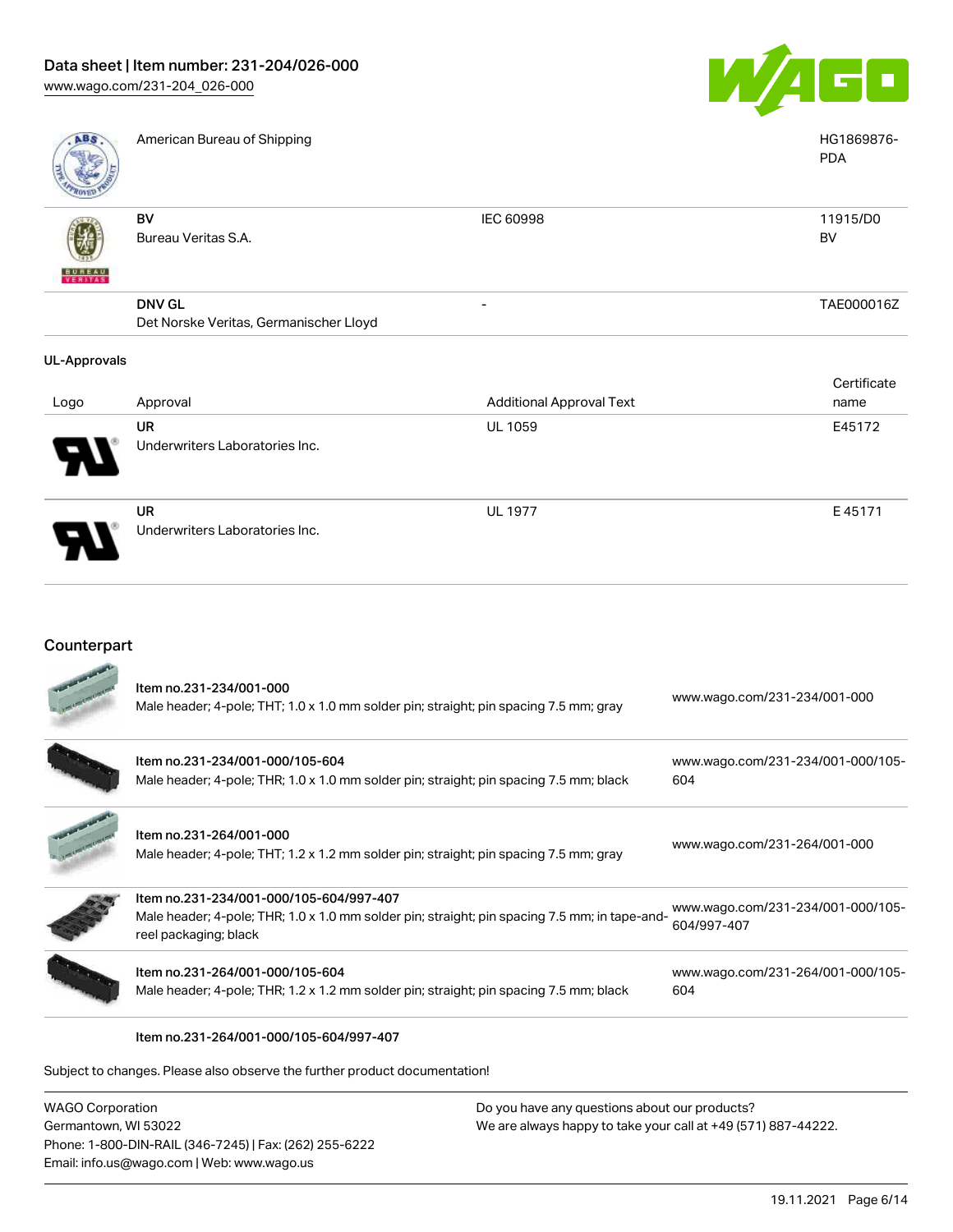### Data sheet | Item number: 231-204/026-000 [www.wago.com/231-204\\_026-000](http://www.wago.com/231-204_026-000)





1

Male header; 4-pole; THR; 1.2 x 1.2 mm solder pin; straight; pin spacing 7.5 mm; in tape-and-[www.wago.com/231-264/001-000/105](https://www.wago.com/231-264/001-000/105-604/997-407) reel packaging; black [604/997-407](https://www.wago.com/231-264/001-000/105-604/997-407)

|                                      | Item no.231-834/001-000/105-604<br>THR male header; 1.0 x 1.0 mm solder pin; angled; Pin spacing 7.5 mm; 4-pole; black                                                                                   | www.wago.com/231-834/001-000/105-<br>604         |
|--------------------------------------|----------------------------------------------------------------------------------------------------------------------------------------------------------------------------------------------------------|--------------------------------------------------|
|                                      | Item no.231-834/001-000<br>THT male header; 1.0 x 1.0 mm solder pin; angled; Pin spacing 7.5 mm; 4-pole; gray                                                                                            | www.wago.com/231-834/001-000                     |
|                                      | Item no.231-864/001-000/105-604<br>THR male header; 1.2 x 1.2 mm solder pin; angled; Pin spacing 7.5 mm; 4-pole; black                                                                                   | www.wago.com/231-864/001-000/105-<br>604         |
|                                      | Item no.231-834/001-000/105-604/997-407<br>THR male header; 1.0 x 1.0 mm solder pin; angled; in tape-and-reel packaging; Pin spacing<br>7.5 mm; 4-pole; black                                            | www.wago.com/231-834/001-000/105-<br>604/997-407 |
|                                      | Item no.231-864/001-000/105-604/997-407<br>THR male header; 1.2 x 1.2 mm solder pin; angled; in tape-and-reel packaging; Pin spacing<br>7.5 mm; 4-pole; black                                            | www.wago.com/231-864/001-000/105-<br>604/997-407 |
|                                      | Item no.231-864/001-000<br>THT male header; 1.2 x 1.2 mm solder pin; angled; Pin spacing 7.5 mm; 4-pole; gray                                                                                            | www.wago.com/231-864/001-000                     |
|                                      | Item no.232-564/007-000<br>Double pin header; DIN-35 rail mounting; 4-pole; Pin spacing 7.5 mm; gray                                                                                                     | www.wago.com/232-564/007-000                     |
|                                      | Item no.731-604<br>1-conductor male connector; CAGE CLAMP®; 2.5 mm <sup>2</sup> ; Pin spacing 7.5 mm; 4-pole; 2,50<br>mm <sup>2</sup> ; gray                                                             | www.wago.com/731-604                             |
|                                      | Item no.731-604/018-000<br>1-conductor male connector; CAGE CLAMP®; 2.5 mm <sup>2</sup> ; Pin spacing 7.5 mm; 4-pole; Snap-in www.wago.com/731-604/018-000<br>mounting feet; 2,50 mm <sup>2</sup> ; gray |                                                  |
|                                      | Item no.731-604/019-000<br>1-conductor male connector; CAGE CLAMP®; 2.5 mm <sup>2</sup> ; Pin spacing 7.5 mm; 4-pole;<br>clamping collar; 2,50 mm <sup>2</sup> ; gray                                    | www.wago.com/731-604/019-000                     |
|                                      | Item no.731-604/114-000<br>1-conductor male connector; CAGE CLAMP®; 2.5 mm <sup>2</sup> ; Pin spacing 7.5 mm; 4-pole; Snap-in www.wago.com/731-604/114-000<br>flange; 2,50 mm <sup>2</sup> ; gray        |                                                  |
| <b>Optional accessories</b><br>Tools |                                                                                                                                                                                                          |                                                  |

Operating tool

Subject to changes. Please also observe the further product documentation!

WAGO Corporation Germantown, WI 53022 Phone: 1-800-DIN-RAIL (346-7245) | Fax: (262) 255-6222 Email: info.us@wago.com | Web: www.wago.us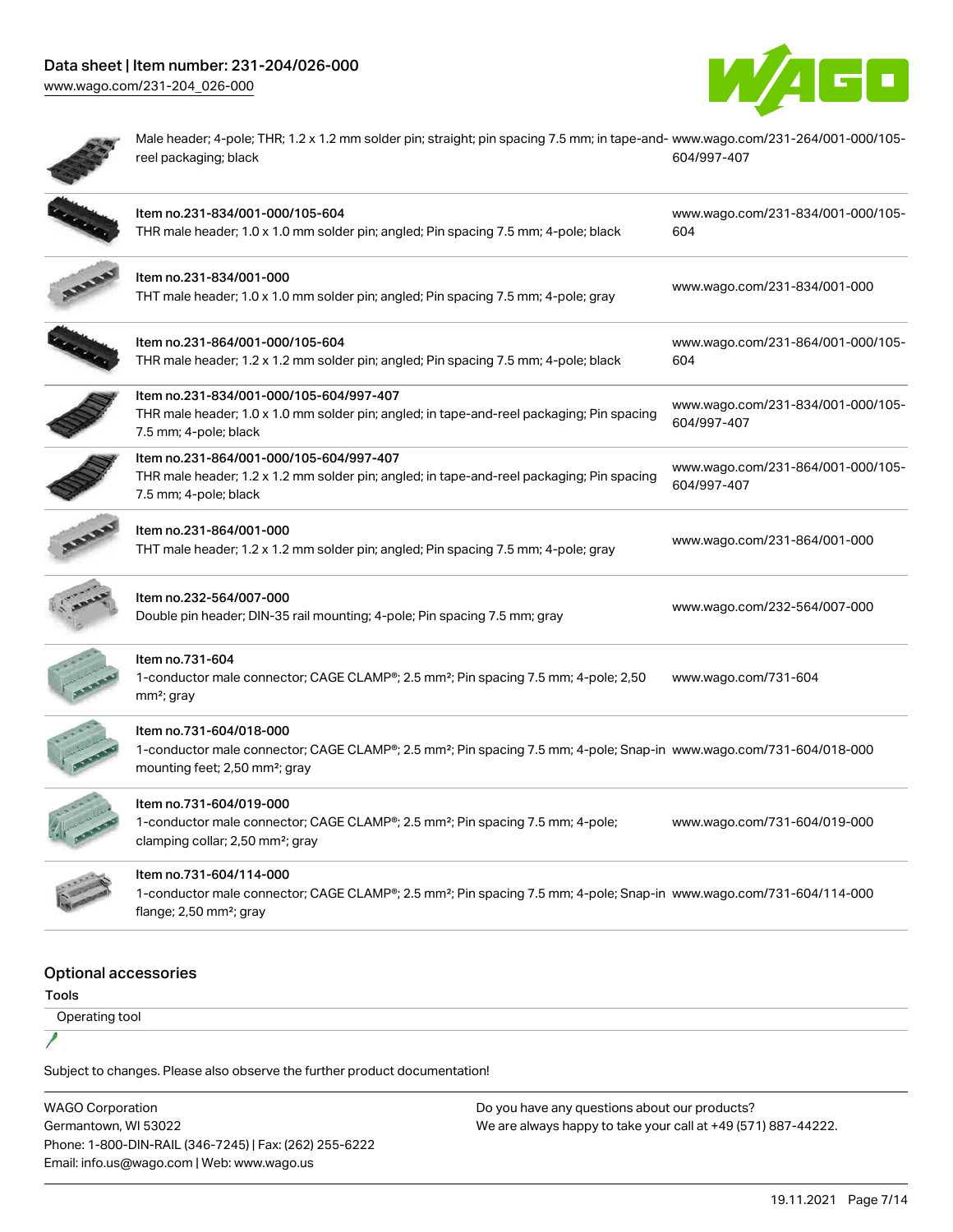

|                       | Item no.: 210-657<br>Operating tool; Blade: 3.5 x 0.5 mm; with a partially insulated shaft; short; multicoloured                                                                   | www.wago.com/210-657 |
|-----------------------|------------------------------------------------------------------------------------------------------------------------------------------------------------------------------------|----------------------|
|                       | Item no.: 210-720<br>Operating tool; Blade: 3.5 x 0.5 mm; with a partially insulated shaft; multicoloured                                                                          | www.wago.com/210-720 |
|                       | Item no.: 231-131<br>Operating tool; made of insulating material; 1-way; loose; white                                                                                              | www.wago.com/231-131 |
|                       | Item no.: 231-291<br>Operating tool; made of insulating material; 1-way; loose; red                                                                                                | www.wago.com/231-291 |
| <b>Strain relief</b>  |                                                                                                                                                                                    |                      |
| Strain relief housing |                                                                                                                                                                                    |                      |
|                       | Item no.: 232-664<br>Strain relief housing; gray                                                                                                                                   | www.wago.com/232-664 |
| <b>Ferrules</b>       |                                                                                                                                                                                    |                      |
| Ferrule               |                                                                                                                                                                                    |                      |
|                       | Item no.: 216-101<br>Ferrule; Sleeve for 0.5 mm <sup>2</sup> / AWG 22; uninsulated; electro-tin plated; silver-colored                                                             | www.wago.com/216-101 |
|                       | Item no.: 216-104<br>Ferrule; Sleeve for 1.5 mm <sup>2</sup> / AWG 16; uninsulated; electro-tin plated; silver-colored                                                             | www.wago.com/216-104 |
|                       | Item no.: 216-106<br>Ferrule; Sleeve for 2.5 mm <sup>2</sup> / AWG 14; uninsulated; electro-tin plated; silver-colored                                                             | www.wago.com/216-106 |
|                       | Item no.: 216-102<br>Ferrule; Sleeve for 0.75 mm <sup>2</sup> / AWG 20; uninsulated; electro-tin plated; silver-colored                                                            | www.wago.com/216-102 |
|                       | Item no.: 216-103<br>Ferrule; Sleeve for 1 mm <sup>2</sup> / AWG 18; uninsulated; electro-tin plated                                                                               | www.wago.com/216-103 |
|                       | Item no.: 216-123<br>Ferrule; Sleeve for 1 mm <sup>2</sup> / AWG 18; uninsulated; electro-tin plated; silver-colored                                                               | www.wago.com/216-123 |
|                       | Item no.: 216-122<br>Ferrule; Sleeve for 0.75 mm <sup>2</sup> / AWG 20; uninsulated; electro-tin plated; silver-colored                                                            | www.wago.com/216-122 |
| J.                    | Item no.: 216-124<br>Ferrule; Sleeve for 1.5 mm <sup>2</sup> / AWG 16; uninsulated; electro-tin plated                                                                             | www.wago.com/216-124 |
|                       | Item no.: 216-142<br>Ferrule; Sleeve for 0.75 mm <sup>2</sup> / 18 AWG; uninsulated; electro-tin plated; electrolytic copper; gastight<br>crimped; acc. to DIN 46228, Part 1/08.92 | www.wago.com/216-142 |
|                       | Item no.: 216-132<br>Ferrule; Sleeve for 0.34 mm <sup>2</sup> / AWG 24; uninsulated; electro-tin plated                                                                            | www.wago.com/216-132 |
|                       | Item no.: 216-121                                                                                                                                                                  |                      |

Subject to changes. Please also observe the further product documentation!

WAGO Corporation Germantown, WI 53022 Phone: 1-800-DIN-RAIL (346-7245) | Fax: (262) 255-6222 Email: info.us@wago.com | Web: www.wago.us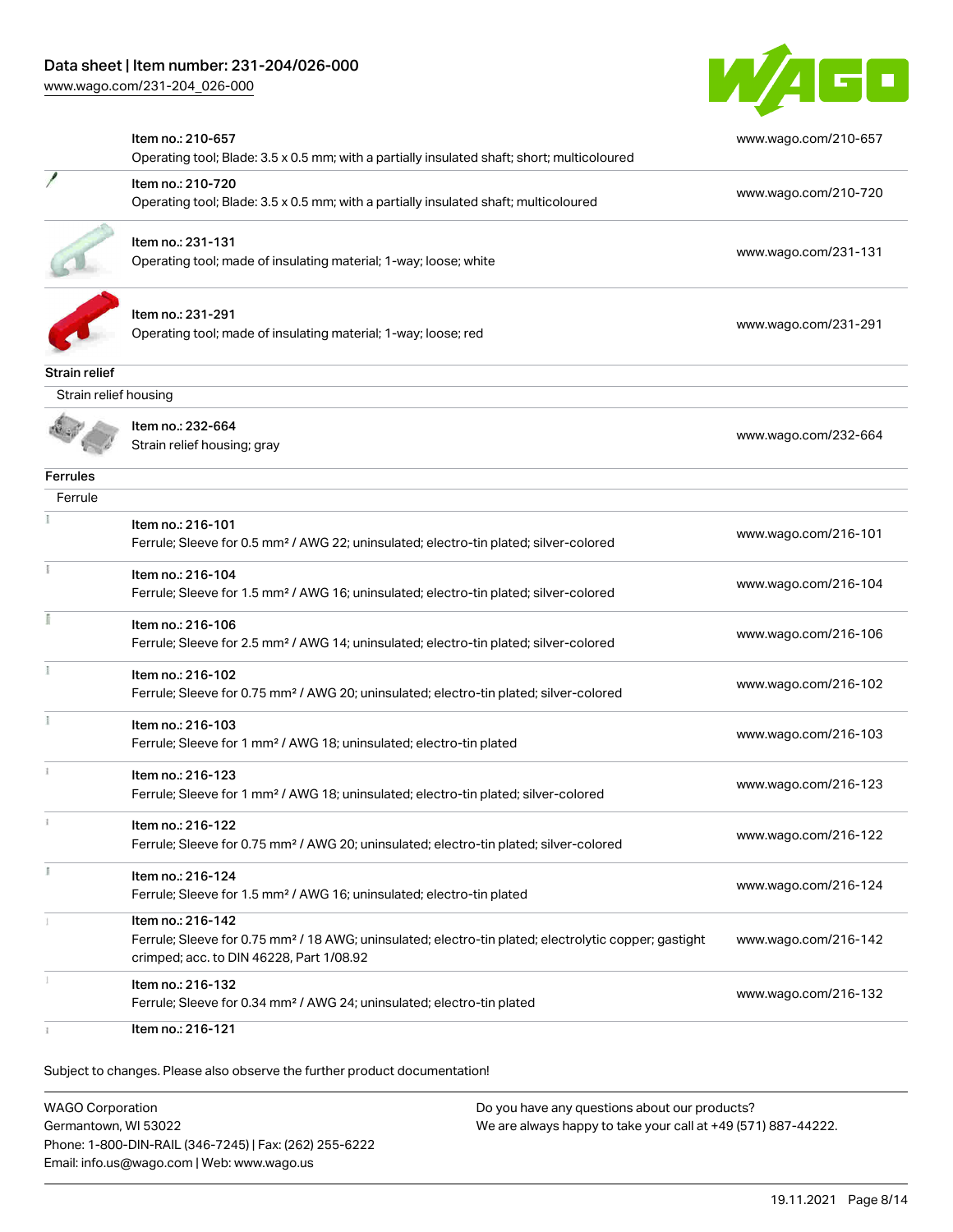

|   | Ferrule; Sleeve for 0.5 mm <sup>2</sup> / AWG 22; uninsulated; electro-tin plated; silver-colored                                                                                                 | www.wago.com/216-121 |
|---|---------------------------------------------------------------------------------------------------------------------------------------------------------------------------------------------------|----------------------|
|   | Item no.: 216-143<br>Ferrule; Sleeve for 1 mm <sup>2</sup> / AWG 18; uninsulated; electro-tin plated; electrolytic copper; gastight<br>crimped; acc. to DIN 46228, Part 1/08.92                   | www.wago.com/216-143 |
|   | Item no.: 216-131<br>Ferrule; Sleeve for 0.25 mm <sup>2</sup> / AWG 24; uninsulated; electro-tin plated; silver-colored                                                                           | www.wago.com/216-131 |
|   | Item no.: 216-141<br>Ferrule; Sleeve for 0.5 mm <sup>2</sup> / 20 AWG; uninsulated; electro-tin plated; electrolytic copper; gastight<br>crimped; acc. to DIN 46228, Part 1/08.92                 | www.wago.com/216-141 |
|   | Item no.: 216-152<br>Ferrule; Sleeve for 0.34 mm <sup>2</sup> / AWG 24; uninsulated; electro-tin plated                                                                                           | www.wago.com/216-152 |
|   | Item no.: 216-203<br>Ferrule; Sleeve for 1 mm <sup>2</sup> / AWG 18; insulated; electro-tin plated; red                                                                                           | www.wago.com/216-203 |
|   | Item no.: 216-202<br>Ferrule; Sleeve for 0.75 mm <sup>2</sup> / 18 AWG; insulated; electro-tin plated; gray                                                                                       | www.wago.com/216-202 |
|   | Item no.: 216-151<br>Ferrule; Sleeve for 0.25 mm <sup>2</sup> / AWG 24; uninsulated; electro-tin plated                                                                                           | www.wago.com/216-151 |
| 0 | Item no.: 216-204<br>Ferrule; Sleeve for 1.5 mm <sup>2</sup> / AWG 16; insulated; electro-tin plated; black                                                                                       | www.wago.com/216-204 |
|   | Item no.: 216-144<br>Ferrule; Sleeve for 1.5 mm <sup>2</sup> / AWG 16; uninsulated; electro-tin plated; electrolytic copper; gastight<br>crimped; acc. to DIN 46228, Part 1/08.92; silver-colored | www.wago.com/216-144 |
|   | Item no.: 216-201<br>Ferrule; Sleeve for 0.5 mm <sup>2</sup> / 20 AWG; insulated; electro-tin plated; white                                                                                       | www.wago.com/216-201 |
|   | Item no.: 216-223<br>Ferrule; Sleeve for 1 mm <sup>2</sup> / AWG 18; insulated; electro-tin plated; red                                                                                           | www.wago.com/216-223 |
|   | Item no.: 216-241<br>Ferrule; Sleeve for 0.5 mm <sup>2</sup> / 20 AWG; insulated; electro-tin plated; electrolytic copper; gastight<br>crimped; acc. to DIN 46228, Part 4/09.90; white            | www.wago.com/216-241 |
|   | Item no.: 216-242<br>Ferrule; Sleeve for 0.75 mm <sup>2</sup> / 18 AWG; insulated; electro-tin plated; electrolytic copper; gastight<br>crimped; acc. to DIN 46228, Part 4/09.90; gray            | www.wago.com/216-242 |
|   | Item no.: 216-222<br>Ferrule; Sleeve for 0.75 mm <sup>2</sup> / 18 AWG; insulated; electro-tin plated; gray                                                                                       | www.wago.com/216-222 |
|   | Item no.: 216-221<br>Ferrule; Sleeve for 0.5 mm <sup>2</sup> / 20 AWG; insulated; electro-tin plated; white                                                                                       | www.wago.com/216-221 |
| 1 | Item no.: 216-224<br>Ferrule; Sleeve for 1.5 mm <sup>2</sup> / AWG 16; insulated; electro-tin plated; black                                                                                       | www.wago.com/216-224 |
|   | Item no.: 216-243<br>Ferrule; Sleeve for 1 mm <sup>2</sup> / AWG 18; insulated; electro-tin plated; electrolytic copper; gastight crimped;                                                        | www.wago.com/216-243 |
|   | Subject to changes. Please also observe the further product documentation!                                                                                                                        |                      |

WAGO Corporation Germantown, WI 53022 Phone: 1-800-DIN-RAIL (346-7245) | Fax: (262) 255-6222 Email: info.us@wago.com | Web: www.wago.us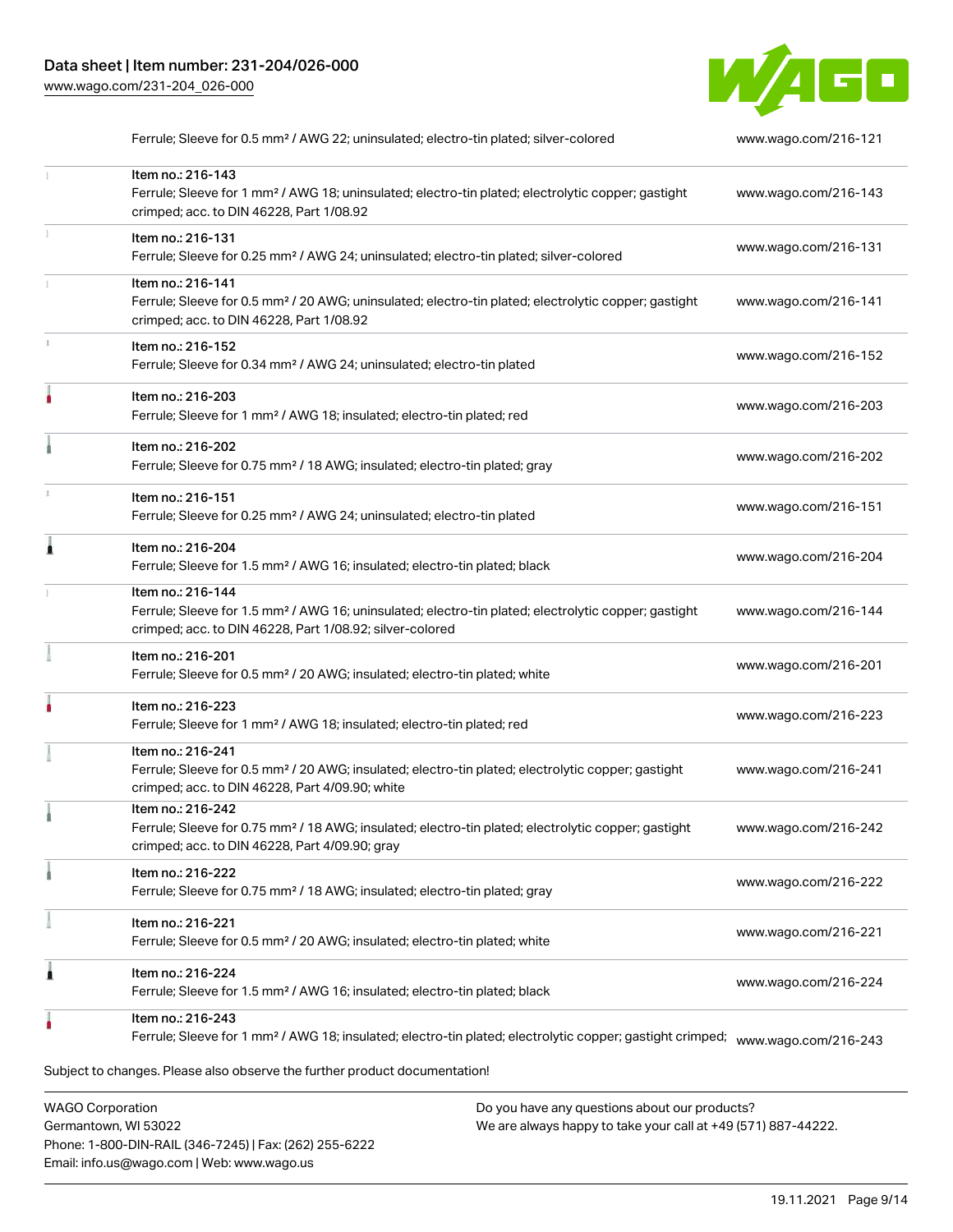

acc. to DIN 46228, Part 4/09.90; red

|                            | Item no.: 210-136<br>Test plug; 2 mm Ø; with 500 mm cable                                                                                                                                               | www.wago.com/210-136             |
|----------------------------|---------------------------------------------------------------------------------------------------------------------------------------------------------------------------------------------------------|----------------------------------|
| Testing accessories        |                                                                                                                                                                                                         |                                  |
| <b>Testing accessories</b> |                                                                                                                                                                                                         |                                  |
|                            | Item no.: 231-668<br>Lockout caps; for covering unused clamping units; gray                                                                                                                             | www.wago.com/231-668             |
| Cover                      |                                                                                                                                                                                                         |                                  |
| Cover                      |                                                                                                                                                                                                         |                                  |
|                            | Item no.: 210-332/750-020<br>Marking strips; as a DIN A4 sheet; MARKED; 1-20 (80x); Height of marker strip: 3 mm; Strip length 182<br>mm; Horizontal marking; Self-adhesive; white                      | www.wago.com/210-332<br>/750-020 |
|                            | Item no.: 210-331/750-202<br>Marking strips; as a DIN A4 sheet; MARKED; 1-16 (100x); Height of marker strip: 2.3 mm/0.091 in; Strip<br>length 182 mm; Horizontal marking; Self-adhesive; white          | www.wago.com/210-331<br>/750-202 |
| Marking strip              |                                                                                                                                                                                                         |                                  |
| Marking accessories        |                                                                                                                                                                                                         |                                  |
|                            | Item no.: 216-302<br>Ferrule; Sleeve for 0.34 mm <sup>2</sup> / 22 AWG; insulated; electro-tin plated; green                                                                                            | www.wago.com/216-302             |
|                            | Item no.: 216-322<br>Ferrule; Sleeve for 0.34 mm <sup>2</sup> / 22 AWG; insulated; electro-tin plated; green                                                                                            | www.wago.com/216-322             |
|                            | Item no.: 216-321<br>Ferrule; Sleeve for 0.25 mm <sup>2</sup> / AWG 24; insulated; electro-tin plated; yellow                                                                                           | www.wago.com/216-321             |
|                            | Item no.: 216-301<br>Ferrule; Sleeve for 0.25 mm <sup>2</sup> / AWG 24; insulated; electro-tin plated; yellow                                                                                           | www.wago.com/216-301             |
|                            | Item no.: 216-262<br>Ferrule; Sleeve for 0.75 mm <sup>2</sup> / 18 AWG; insulated; electro-tin plated; electrolytic copper; gastight<br>crimped; acc. to DIN 46228, Part 4/09.90; gray                  | www.wago.com/216-262             |
|                            | Item no.: 216-284<br>Ferrule; Sleeve for 1.5 mm <sup>2</sup> / AWG 16; insulated; electro-tin plated; electrolytic copper; gastight<br>crimped; acc. to DIN 46228, Part 4/09.90; black                  | www.wago.com/216-284             |
|                            | Item no.: 216-264<br>Ferrule; Sleeve for 1.5 mm <sup>2</sup> / AWG 16; insulated; electro-tin plated; electrolytic copper; gastight<br>crimped; acc. to DIN 46228, Part 4/09.90; black                  | www.wago.com/216-264             |
|                            | Item no.: 216-263<br>Ferrule; Sleeve for 1 mm <sup>2</sup> / AWG 18; insulated; electro-tin plated; electrolytic copper; gastight crimped; www.wago.com/216-263<br>acc. to DIN 46228, Part 4/09.90; red |                                  |
|                            | Item no.: 216-244<br>Ferrule; Sleeve for 1.5 mm <sup>2</sup> / AWG 16; insulated; electro-tin plated; electrolytic copper; gastight<br>crimped; acc. to DIN 46228, Part 4/09.90; black                  | www.wago.com/216-244             |

WAGO Corporation Germantown, WI 53022 Phone: 1-800-DIN-RAIL (346-7245) | Fax: (262) 255-6222 Email: info.us@wago.com | Web: www.wago.us Do you have any questions about our products? We are always happy to take your call at +49 (571) 887-44222.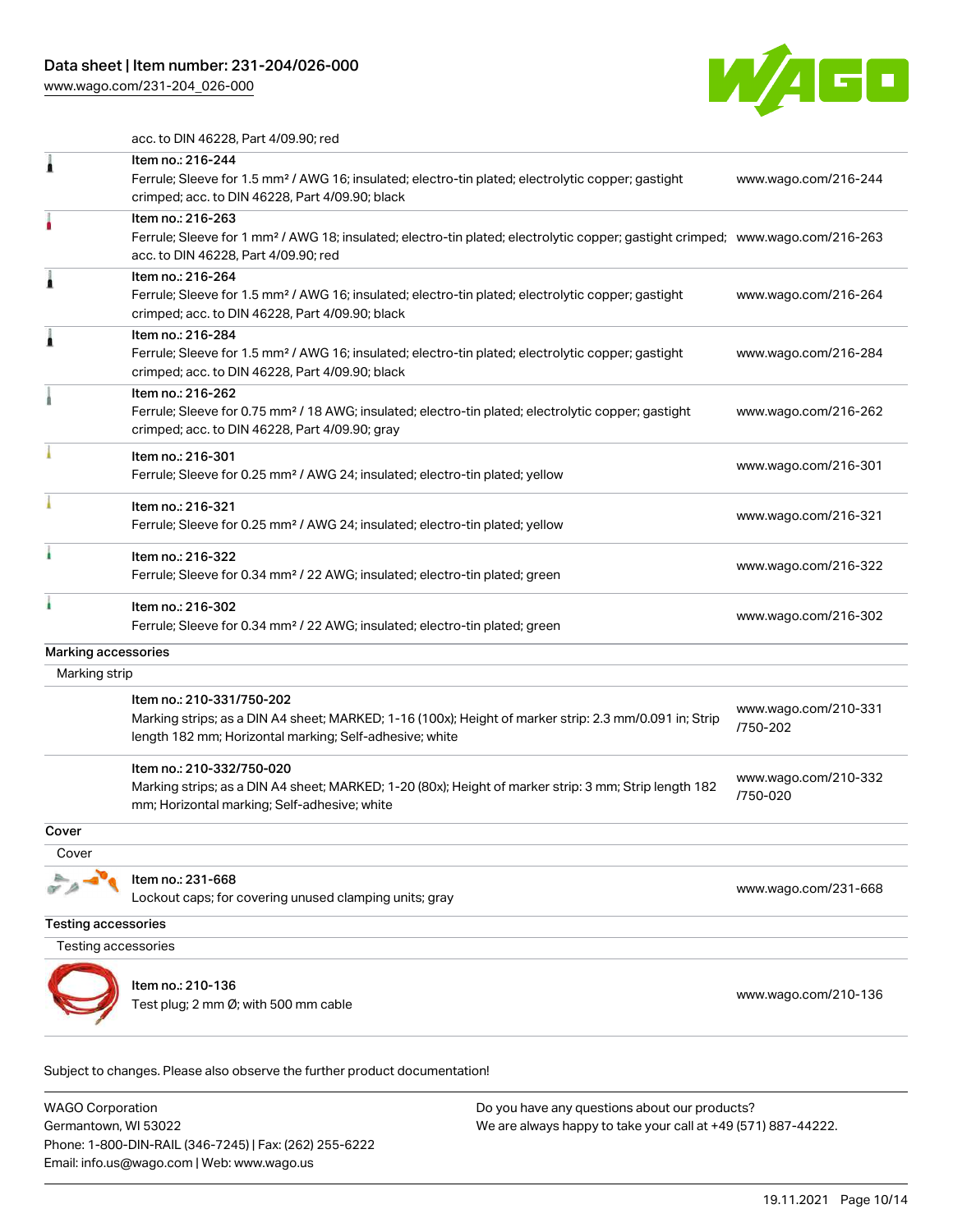Email: info.us@wago.com | Web: www.wago.us

[www.wago.com/231-204\\_026-000](http://www.wago.com/231-204_026-000)



|                                                 | Item no.: 231-662<br>Test plugs for female connectors; for 7.5 mm and 7.62 mm pin spacing; 2,50 mm <sup>2</sup> ; light gray |                                                                                                                |                      | www.wago.com/231-662 |
|-------------------------------------------------|------------------------------------------------------------------------------------------------------------------------------|----------------------------------------------------------------------------------------------------------------|----------------------|----------------------|
| Insulations stops                               |                                                                                                                              |                                                                                                                |                      |                      |
| Insulation stop                                 |                                                                                                                              |                                                                                                                |                      |                      |
| LEEL                                            | Item no.: 231-673<br>Insulation stop; 0.08-0.2 mm <sup>2</sup> / 0.2 mm <sup>2</sup> "s"; white                              |                                                                                                                | www.wago.com/231-673 |                      |
|                                                 | Item no.: 231-674<br>Insulation stop; 0.25 - 0.5 mm <sup>2</sup> ; light gray                                                |                                                                                                                |                      | www.wago.com/231-674 |
|                                                 | Item no.: 231-675<br>Insulation stop; 0.75 - 1 mm <sup>2</sup> ; dark gray                                                   |                                                                                                                |                      | www.wago.com/231-675 |
| <b>Downloads</b><br>Documentation               |                                                                                                                              |                                                                                                                |                      |                      |
| <b>Additional Information</b>                   | Technical explanations                                                                                                       | 2019 Apr 3                                                                                                     | pdf<br>2.0 MB        | Download             |
| <b>CAD files</b>                                |                                                                                                                              |                                                                                                                |                      |                      |
| CAD data                                        |                                                                                                                              |                                                                                                                |                      |                      |
|                                                 | 2D/3D Models 231-204/026-000                                                                                                 |                                                                                                                | <b>URL</b>           | Download             |
| <b>CAE</b> data                                 |                                                                                                                              |                                                                                                                |                      |                      |
|                                                 | EPLAN Data Portal 231-204/026-000                                                                                            |                                                                                                                | <b>URL</b>           | Download             |
|                                                 | ZUKEN Portal 231-204/026-000                                                                                                 |                                                                                                                | URL                  | Download             |
|                                                 | EPLAN Data Portal 231-204/026-000                                                                                            |                                                                                                                | <b>URL</b>           | Download             |
|                                                 | <b>Environmental Product Compliance</b>                                                                                      |                                                                                                                |                      |                      |
| <b>Compliance Search</b>                        |                                                                                                                              |                                                                                                                |                      |                      |
|                                                 | Environmental Product Compliance 231-204/026-000                                                                             |                                                                                                                | URL                  | Download             |
|                                                 | Subject to changes. Please also observe the further product documentation!                                                   |                                                                                                                |                      |                      |
| <b>WAGO Corporation</b><br>Germantown, WI 53022 | Phone: 1-800-DIN-RAIL (346-7245)   Fax: (262) 255-6222                                                                       | Do you have any questions about our products?<br>We are always happy to take your call at +49 (571) 887-44222. |                      |                      |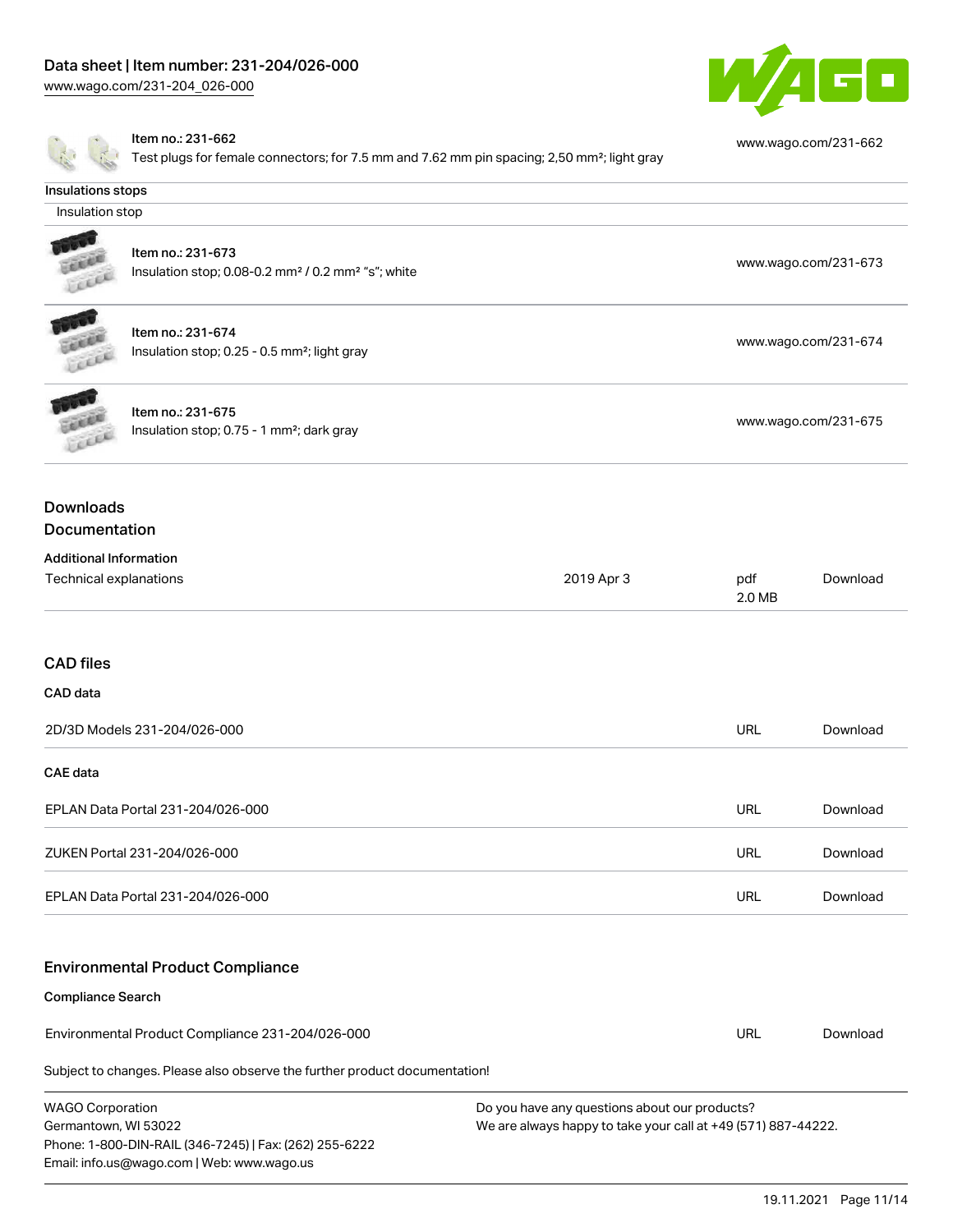

1-conductor female connector; CAGE CLAMP®; 2.5 mm²; Pin spacing 7.5 mm; 4-pole; 2,50 mm²; gray

#### Installation Notes



Inserting a conductor via 3.5 mm screwdriver – CAGE CLAMP® actuation parallel to conductor entry.



Inserting a conductor via 3.5 mm screwdriver – CAGE CLAMP® actuation perpendicular to conductor entry.



Inserting a conductor into CAGE CLAMP® unit via operating lever (231-291).



Inserting a conductor via operating tool.

Subject to changes. Please also observe the further product documentation!

WAGO Corporation Germantown, WI 53022 Phone: 1-800-DIN-RAIL (346-7245) | Fax: (262) 255-6222 Email: info.us@wago.com | Web: www.wago.us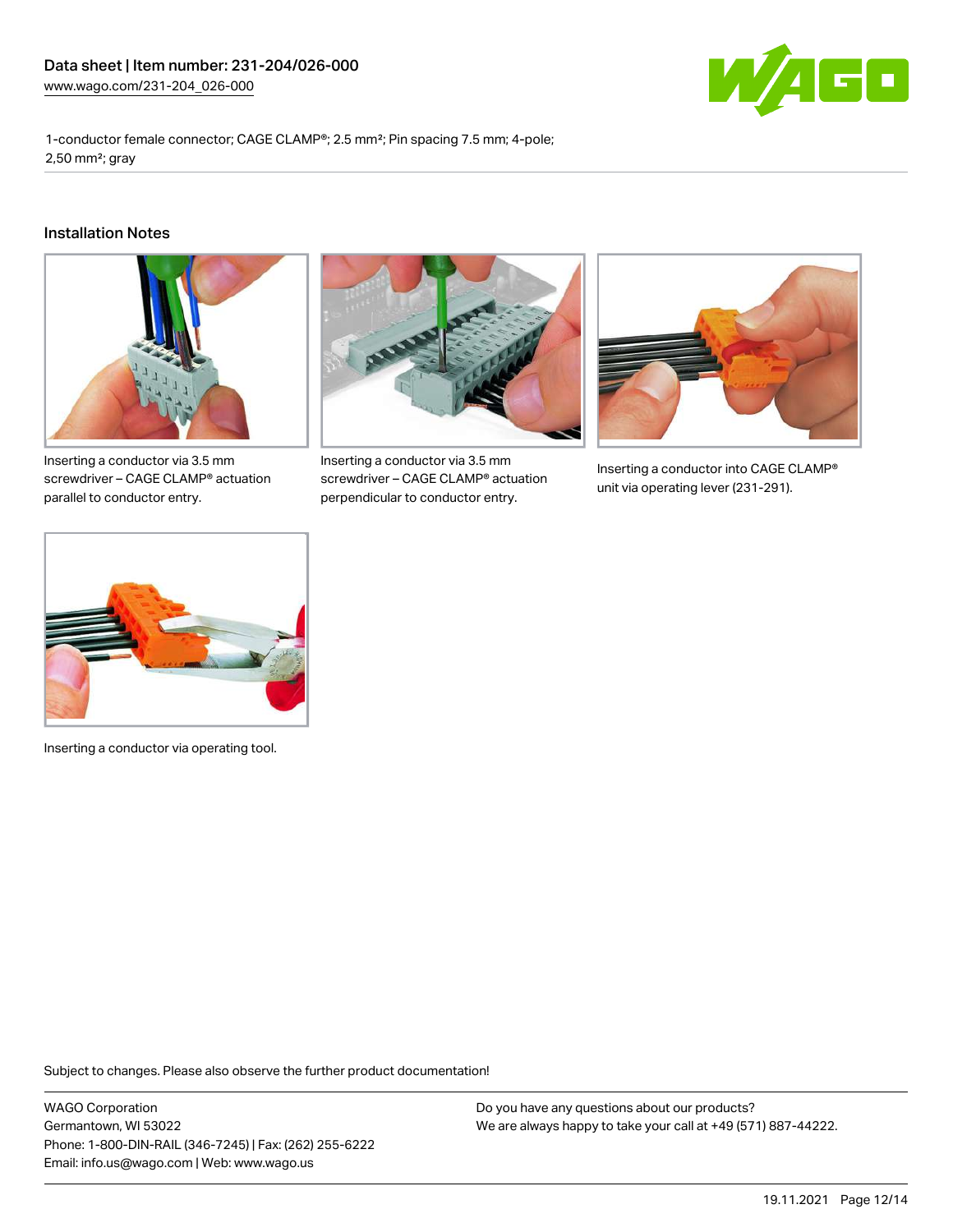



Coding a female connector by removing coding finger(s).



Testing – female connector with CAGE CLAMP®

Integrated test ports for testing perpendicular to conductor entry via 2 or 2.3 mm Ø test plug

#### Installation



Male connector with strain relief plate



Strain relief housing shown with a male connector equipped with CAGE CLAMP®

Subject to changes. Please also observe the further product documentation!

WAGO Corporation Germantown, WI 53022 Phone: 1-800-DIN-RAIL (346-7245) | Fax: (262) 255-6222 Email: info.us@wago.com | Web: www.wago.us